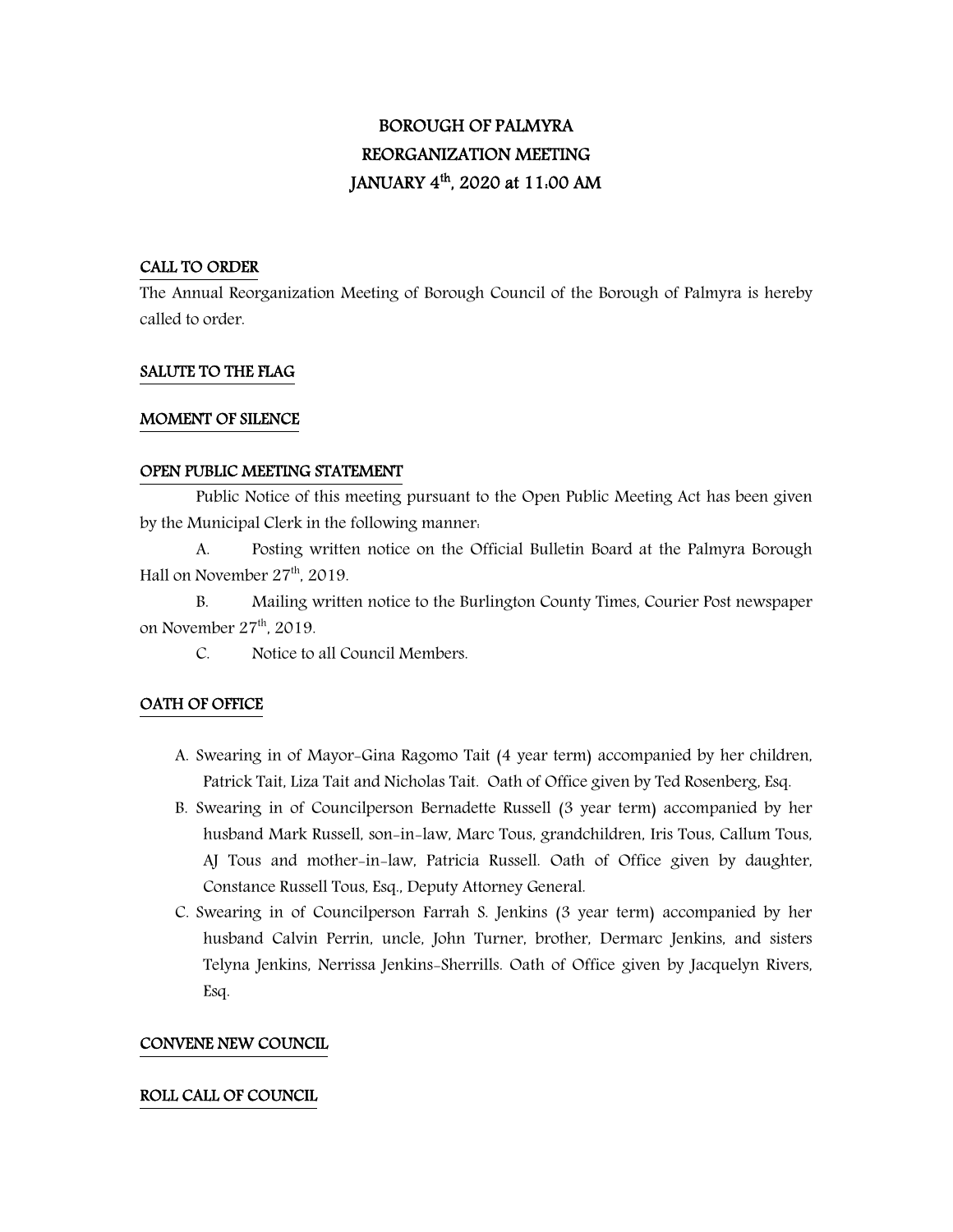### COUNCIL VACANCY

Mrs. Allie Rossignol, Palmyra Democratic County Committee requested at the December  $5<sup>th</sup>$ , 2019 Borough Council meeting that council consider the following individuals to fill the unexpired term of Councilwoman Gina Ragomo Tait. (Term to expire December 31<sup>st</sup>, 2020.) Dr. Laura Craig Cloud Dwayne Robinson Allie Rossignol

# COUNCIL VACANCY NOMINATIONS

Oath of Office of Councilperson (filling the unexpired term of Councilwoman Gina Ragomo Tait, term expires December 31<sup>st</sup>, 2020) by Ted Rosenberg, Esq.

## ROLL CALL OF COUNCIL

### COUNCIL PRESIDENCY NOMINATIONS

Motion to open nominations. Motion to close nominations.

### ROLL CALL OF COUNCIL

## OATH OF OFFICE

Council President Oath of Office given by U.S. Congressman Donald Norcross

## ACKNOWLEDGEMENT OF DIGNITARIES

## STATE OF THE BOROUGH ADDRESS - Mayor Gina Ragomo Tait

### **CORRESPONDENCE**

Letter – Laine Rankin, NJDOT- Division of Local Aid and Economic Development Letter- Melanie R. Walter, Chairperson- Local Finance Board, State of New Jersey Notification – Ivan Alvarez – DEP Emergency Management Program Email- Erick Estrada – Transform South Jersey, Heart & Soul Application, Site Visit Phase Thank-You Note – Linda Yansick

## REDEVELOPMENT UPDATE (New Feature for every Meeting)

### PUBLIC PORTION

This public portion is for discussion on ordinances, resolutions, other items listed on the agenda, and any other matter. Please sign in and state your name and address for the record. Council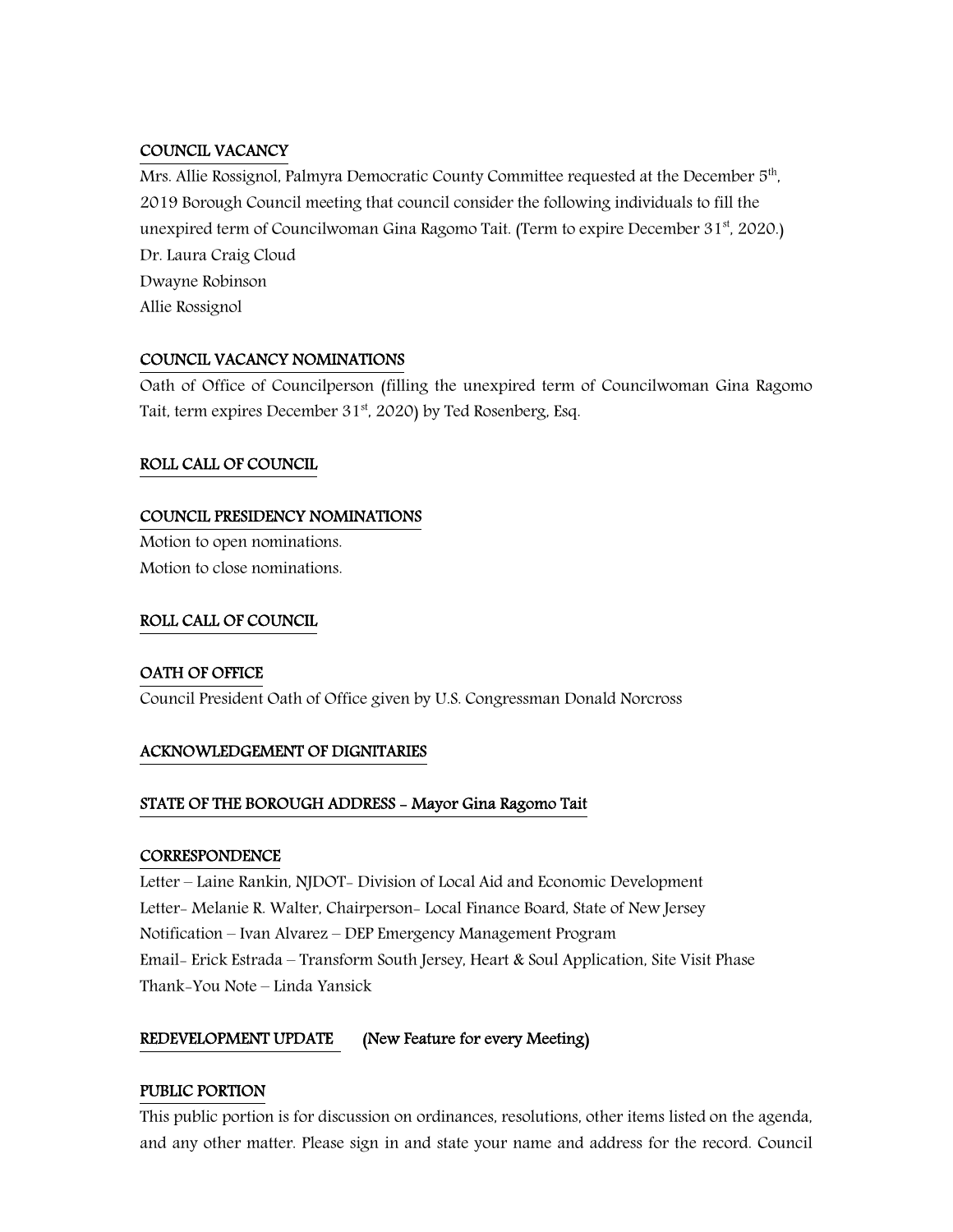will give all comments appropriate consideration. Each citizen will be allotted up to five (5) minutes to speak, in order to allow everyone an opportunity to ask questions and express their opinions or concerns. Each citizen may only speak once during this public portion.

### Please state your name and address for the record.

### DISCUSSION ITEMS - NEW BUSINESS

- A. Council Committees Appointments
- B. Mayor's Annual Appointments
- C. Annual Citizen Appointments
- D. Notice of Annual Borough Council Caucus Meeting and Regular Meeting Dates

### RESOLUTIONS

Consent Agenda- Resolution 2020-1 to Resolution 2020-80 will be enacted as a single motion; if any resolution needs additional discussion it will be removed from the consent agenda and voted on separately.

- 1. Resolution 2020-01, Resolution to Confirm Council Committee Appointments
- 2. Resolution 2020-02, Resolution to Confirm Mayor's Annual Appointments
- 3. Resolution 2020-03, Resolution to Confirm Mayor's Annual Citizen Appointments
- 4. Resolution 2020-04, Resolution Approving the Borough of Palmyra Official Caucus and Regular Monthly Public Meeting Dates for the Borough Council for 2020
- 5. Resolution 2020-05, Resolution Authorizing the Appointment of Ted Rosenberg, Esq., as Municipal Solicitor.
- 6. Resolution 2020-06, Resolution Authorizing the Appointment of Philip A Norcross, Esq. of Parker McCay as Special Counsel/Bond Attorney.
- 7. Resolution 2020-07, Resolution Authorizing the Appointment of Armando Riccio, Esq. as Special Counsel/Labor Attorney.
- 8. Resolution 2020-08, Resolution Authorizing the Appointment of Eric M Bernstein, Esq. of Eric M Bernstein & Associates, LLC as Special Counsel/Conflict Attorneys.
- 9. Resolution 2020-09, Resolution Authorizing the Appointment of Andrew Brewer, Esq. of Maraziti Falcon, LLP as Special Counsel/Municipal Redevelopment Attorney.
- 10. Resolution 2020-10, Resolution Authorizing the Appointment of Robert P. Nehila Jr., of Bowman & Company LLP, as Municipal Auditor
- 11. Resolution 2020-11, Resolution Authorizing the Appointment of William Kirchner of Environmental Resolutions Inc., (ERI) as Municipal Engineer
- 12. Resolution 2020-12, Resolution Authorizing the Appointment of William Kirchner of Environmental Resolutions Inc., (ERI) as Municipal Sewer Engineer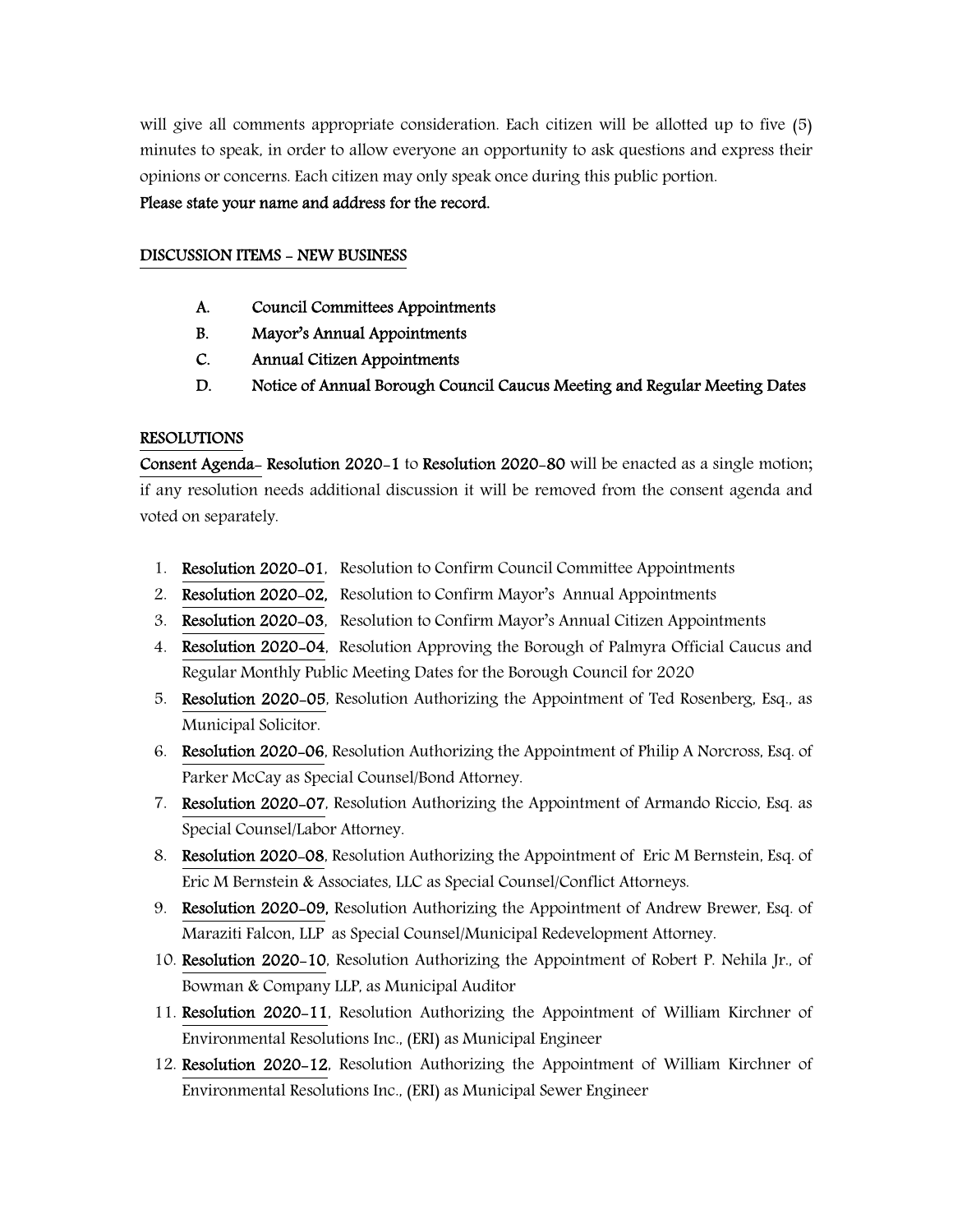- 13. Resolution 2020-13, Resolution Authorizing the Appointment of John Hogue & Valdimir Raskin of Environmental Resources Management (ERM), as Municipal Environmental Engineer/Consultant and LSRP.
- 14. Resolution 2020-14, Resolution Authorizing the Appointment of Gregory R. Valesi and James Winckowski of Consulting & Municipal Engineers (CME) as Special Projects Engineer
- 15. Resolution 2020-15, Resolution Authorizing the Appointment of David Gerkens of Community Grants, Planning and Housing, (CGP&H) as Municipal Planner/Grants Coordinator.
- 16. Resolution 2020-16, Resolution Authorizing the Appointment of Community Grants, Planning and Housing, (CGP&H) as Municipal Affordable Housing/RCA Administrator.
- 17. Resolution 2020-17, Resolution Authorizing the Appointment of James D. Fattorini, Esq., as Municipal Public Defender.
- 18. Resolution 2020-18, Resolution Authorizing the Appointment Greg Perr, Esq. as Municipal Prosecutor.
- 19. Resolution 2020-19, Resolution Authorizing the Appointment of any/all other Municipal Prosecutors In Burlington County, as Substitute Prosecutor
- 20. Resolution 2020-20, Resolution Authorizing the Appointment of Christopher J Powell of Hardenbergh Insurance Group as Insurance Consultant/ JIF Risk Management Consultant and Authorizing JIF Risk Management Consultant Agreement
- 21. Resolution 2020-21, Resolution Authorizing The Mayor to Execute Contracts with All Appointed Professionals After Review and Approval by the Solicitor and the Chief Financial Officer.
- 22. Resolution 2020-22, Resolution Appointing John Gural as Administrator for The Borough Of Palmyra
- 23. Resolution 2020-23, Resolution Appointing John Gural as Burlington County JIF Fund Commissioner.
- 24. Resolution 2020-24, Resolution Appointing John Gural as Burlington County JIF Claims Coordinator
- 25. Resolution 2020-25, Resolution Appointing John Gural as Hearing Officer For Non-Uniformed Employees
- 26. Resolution 2020-26, Resolution Appointing John Gural as Storm Water Coordinator for the Borough of Palmyra
- 27. Resolution 2020-27, Resolution Appointing John Gural as Human Resources Officer for the Borough of Palmyra.
- 28. Resolution 2020-28, Resolution Appointing Scott Pearlman as Burlington County JIF Alternate Fund Commissioner.
- 29. Resolution 2020-29, Resolution Appointing Robert Verry as Hearing Officer for Uniformed Employees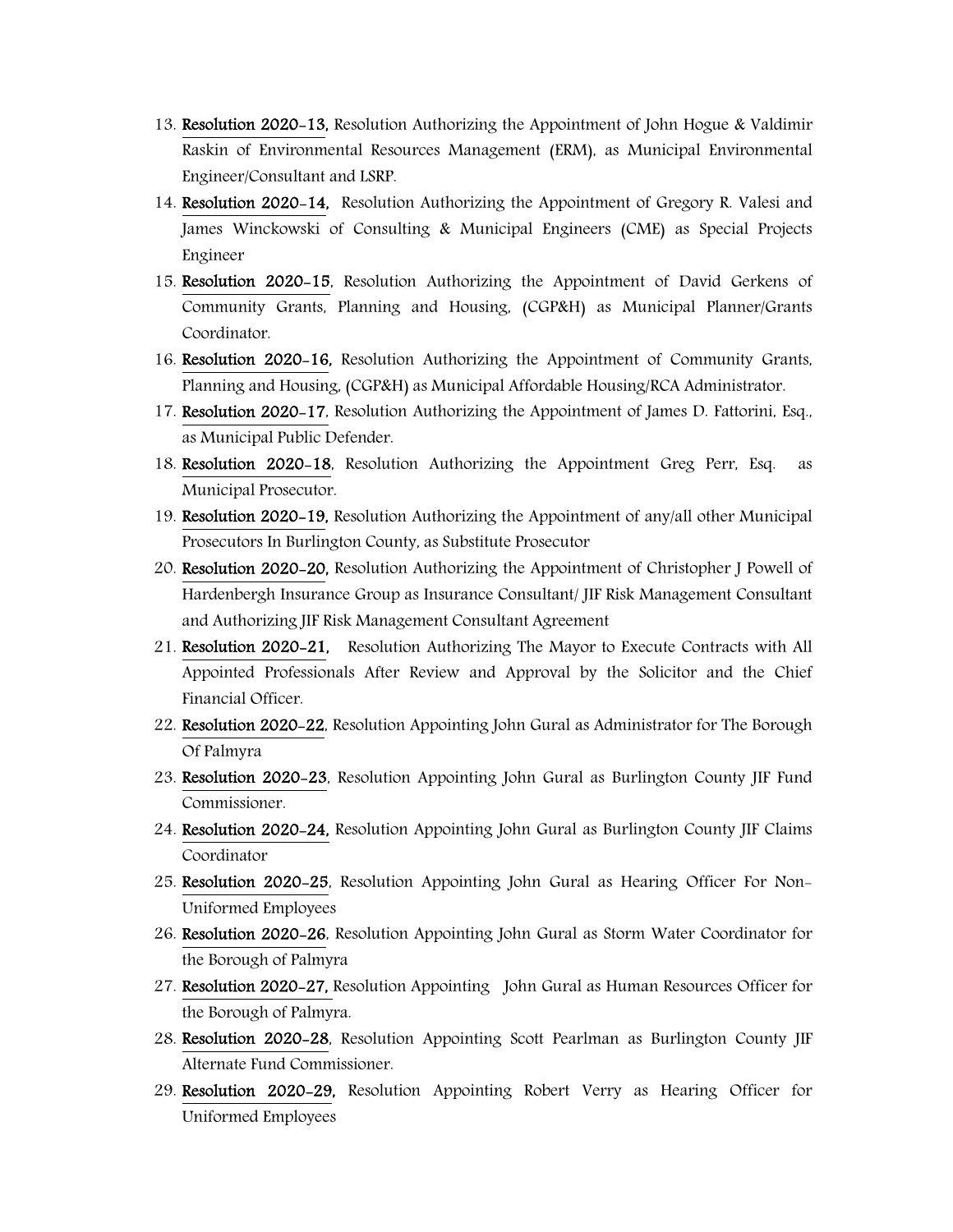- 30. Resolution 2020-30, Resolution Appointing Tracy Kilmer as Burlington County JIF Safety Coordinator.
- 31. Resolution 2020-31, Resolution Appointing Tracy Kilmer as Housing Official and Housing Inspector for The Borough Of Palmyra
- 32. Resolution 2020-32, Resolution Appointing Tracy Kilmer as Zoning Officer for the Borough of Palmyra.
- 33. Resolution 2020-33, Resolution Appointing Donna Condo as Public Agency Compliance Officer For the Borough of Palmyra
- 34. Resolution 2020-34, Resolution Appointing John Gural, Doretha Jackson and Ernest McGill as DOT/CDL Designated Employer Representatives
- 35. Resolution 2020-35, Resolution Appointing Danielle Lippincott as Alternate Registrar for the Borough of Palmyra
- 36. Resolution 2020-36, Resolution Appointing Doretha R. Jackson As Fair Share Housing Officer For The Borough of Palmyra
- 37. Resolution 2020-37, Resolution Appointing Doretha R. Jackson as Deputy Registrar for the Borough of Palmyra
- 38. Resolution 2020-38, Resolution Appointing Marie Nagle as Board of Health Coordinator for the Borough of Palmyra
- 39. Resolution 2020-39, Resolution Appointing Marie Nagle as Burlington County JIF Wellness Coordinator for the Borough of Palmyra
- 40. Resolution 2020-40, Resolution Appointing Ernest McGill as Recycling Coordinator for the Borough of Palmyra.
- 41. Resolution 2020-41, Resolution Appointing Mark Allen as Clean Communities Coordinator for the Borough of Palmyra.
- 42. Resolution 2020-42, Resolution Appointing Jon Pettite as Tree Officer for the Borough of Palmyra
- 43. Resolution 2020-43, Resolution Appointing the Crossing Guards for The Borough of Palmyra for 2019.
- 44. Resolution 2020-44, Resolution appointing John Yansick as a Part-time Public Works Laborer, effective January 1, 2020 with a term expiring 4/30/2020, not-to-exceed 28 hours per week at \$16.50 per hour.
- 45. Resolution 2020-45, Resolution appointing James Brett as a Part-time Public Works Laborer, effective January 1, 2020 with a term expiring 4/30/2020, not-to-exceed 28 hours per week at \$16.50 per hour.
- 46. Resolution 2020-46, Resolution Appointing the Borough of Palmyra Community Emergency Response Team (C.E.R.T.) Members
- 47. Resolution 2020-47, Resolution Authorizing the Appointment of Richard K. Dreby as Emergency Management Coordinator for the Borough of Palmyra
- 48. Resolution 2020-48, Resolution Authorizing the Appointment Michael Lunemann as Code Enforcement Officer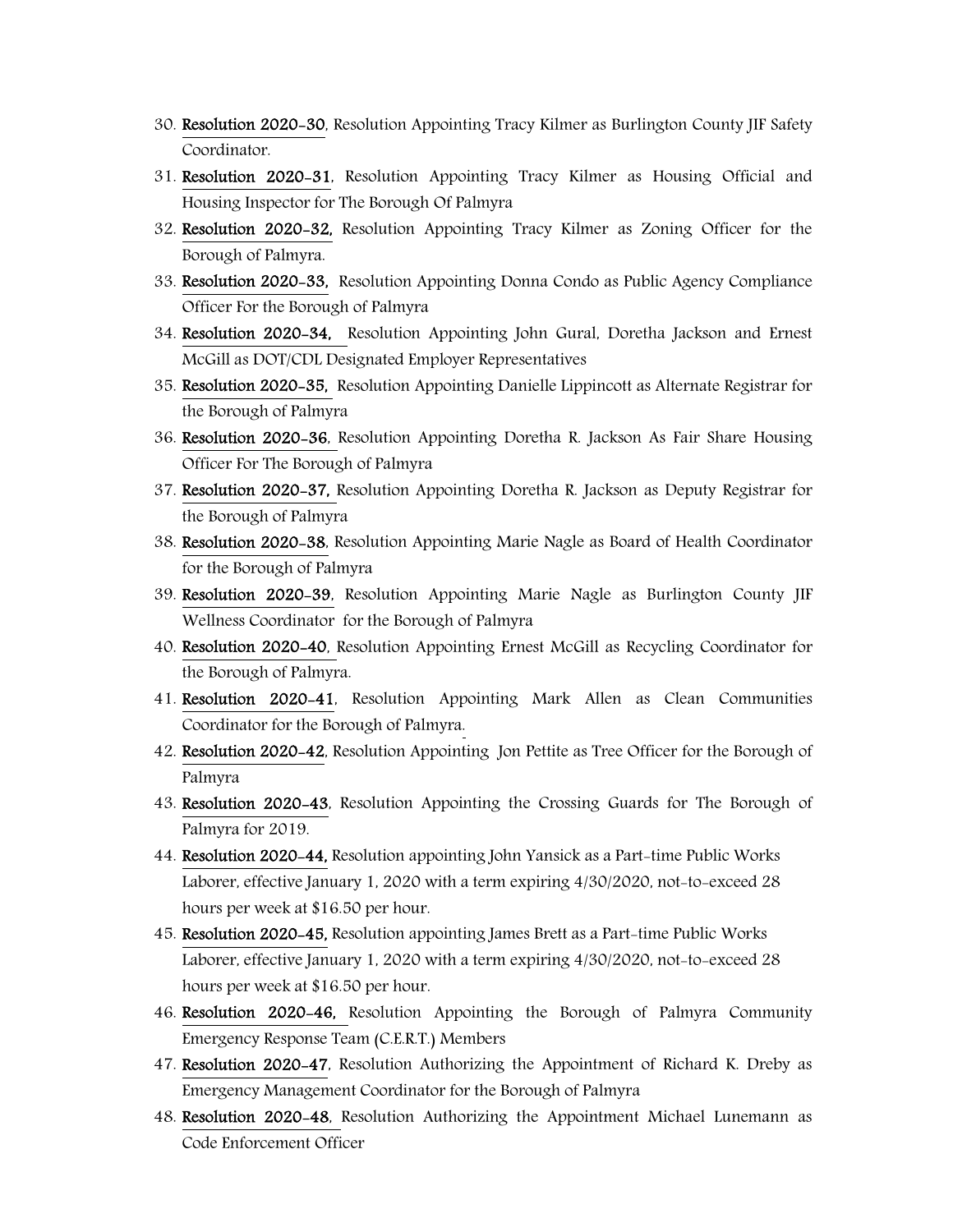- 49. Resolution 2020-49, Resolution Appointing Philip Opalski as part-time Housing Inspector, Fire Inspector and RCS Building Inspector not-to-exceed 16 hours per week.
- 50. Resolution 2020-50, Resolution Appointing Dominic Petito as Plumbing Sub-Code Official and Plumbing Inspector
- 51. Resolution 2020-51, Resolution Appointing Raymond Holshue as Electrical Sub-Code Official and Electrical Inspector
- 52. Resolution 2020-52, Resolution Appointing Michael Lunemann as Mechanical Subcode Official and Mechanical Inspector
- 53. Resolution 2020-53, Resolution Appointing Michael Lunemann as Abandoned Property List Public Official for the Borough of Palmyra
- 54. Resolution 2020-54, Resolution Appointing Charles Soper, Wesley Allen, and Ella Graham as Chaplains for the Borough of Palmyra Police Department
- 55. Resolution 2020-55, Resolution Appointing Dale Palmer as part-time Supervisor for Public Buildings and Grounds Department
- 56. Resolution 2020-56, Resolution Appointing George Moore as part-time to Public Buildings and Grounds Department
- 57. Resolution 2020-57, Resolution Appointing Michele Wright-Sykes as part-time Community Center Scheduling Coordinator and Public Events Organizer For the Borough of Palmyra
- 58. Resolution 2020-58, Resolution Appointing Selina Korab and Christiana Quinton as parttime Community Center Scheduling Assistants for the Borough of Palmyra
- 59. Resolution 2020-59, Resolution Appointing Stacey Brugler as part-time Payroll Clerk and Finance Assistant
- 60. Resolution 2020-60, Resolution Appointing Linda Yansick as part-time Tax Clerk and Public Works/Sewer Administrative Assistant
- 61. Resolution 2020-61, Resolution Designating the Burlington County Times and the Courier Post as the Legal Newspapers and GovDeals.com as the Legal Auction Site for Vehicles and Property.
- 62. Resolution 2020-62, Resolution Authorizing the 2020 Temporary Budget Appropriations.
- 63. Resolution 2020-63, Resolution To Approve 2020 Temporary Debt Service for the Borough of Palmyra in the County of Burlington, State of New Jersey
- 64. Resolution 2020-64, Resolution Approving a Cash Management Plan for The Borough Of Palmyra.
- 65. Resolution 2020-65, Resolution Fixing the Rate of Interest to Be Charged On Delinquent Taxes, Sewer Payments and Assessments
- 66. Resolution 2020-66, Resolution Authorizing The Tax Collector to Cancel Debits and Credits of \$10.00 or Less for Tax and Sewer Payments
- 67. Resolution 2020-67, Resolution Authorizing the Tax Assessor to file Rollbacks, Assessments, Added and Omitted Tax Appeals and Assessor's List of Corrections and Errors on behalf of the Borough of Palmyra